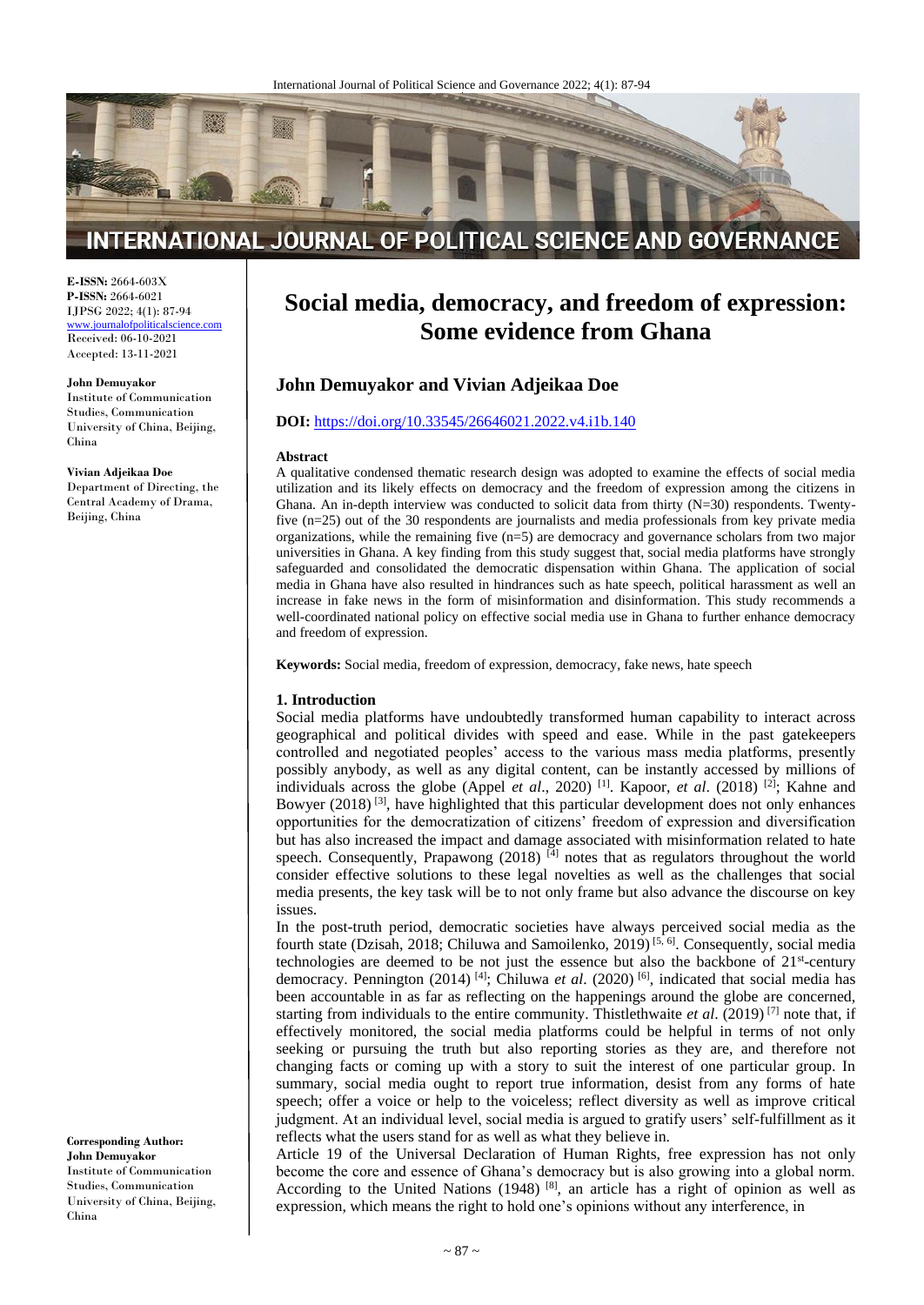addition to seeking, obtaining as well as imparting information or ideas through any form of media notwithstanding of the boundary. Both social media and the right of expression are considered to be very important in enhancing democracy, hence they need to co-exist. United Nations (2018) <sup>[8]</sup>; Macedo-Junior (2017) <sup>[9]</sup>, noted that throughout the  $20<sup>th</sup>$  century, the most popular method of safeguarding one's freedom or right of expression was utilizing judicial formation and protection of one's legal as well as constitutional rights. Because the freedom of expression or speech was instituted in Chapter 12 of the y1992 Ghanaian constitution, it has always been safeguarded by the country's law, with which both the traditional and the social media are significantly subjected. Indeed, according to the constitution of Ghana 1992, p.101, the article provided an important assurance that individuals' fundamental rights, such as one's freedom of speech right of expression would be safeguarded legally.

Unlike social media, traditional media within Ghana is regulated by media laws. They are usually granted the freedom to make important editorial decisions but with utmost accountability that ensures objectivity, unbiased information as well as no political propaganda. If any media fail in their responsibility, they are usually held responsible, an act that is, however, not applied to the social media platforms. The objective of this study is to therefore examine the effects of social media use within Ghana and its likely effects on democracy and freedom of expression of citizens.

#### **2. Review of Related Literature 2.1 Social media and Democracy**

Over the last few years, governments across the globe have significantly enhanced their efforts aimed at regulating information follow on social media. More than a decade ago, for instance, the Russian government initiated the utilization of surreptitious techniques to not only interfere with online discussions but also suppress the rebellion. The practice has, however, since then gone global. Sanja *et al*.  $(2017)$  <sup>[10]</sup>; Siegel  $(2020)$  <sup>[11]</sup>; Freedom House  $(2017)$  <sup>[12]</sup>, noted that such types of state-led interventions pose a significant threat to the important perception of the internet and social media as artificial intelligence resources that promote citizens' involvement in the day-to-day affairs of their respective countries.

Sanja *et al.* (2017)<sup>[10]</sup> cite that the manipulation of social media and other forms of online content has in recent years contributed to an overall drop in internet freedom for seven consecutive years, resulting in an increase in the interferences to mobile internet services as well as a rise in both physical and technical attacks targeted at the independent media and human rights protectors. Sanja *et al*. (2017)<sup>[10]</sup>, further reported that approximately 50 percent of the 65 countries surveyed during the Freedom on the Net survey 2017 faced fall-offs during the survey coverage period, whereas only 13 reported gains. Other studies by School  $(2020)$ <sup>[13]</sup>; Sanja *et al.*  $(2017)$ <sup>[10]</sup>, observed that less than 25 percent of the internet users live in countries where the internet is free, implying that they do not experience major challenges to internet access, including heavy restrictions on online content, serious infringement of the user rights or even unfair ramifications for legitimate speech.

The idea of using "fake news", the use of automated "bot"

social media, as well as other manipulation techniques acquired significant attention within America. Indeed, whereas, the nation's online scene remained moderately free, it significantly experienced an increase in fabricated or false news articles, disruptive and partisan vitriol, as well as violent harassment of journalists, especially during as well as after the American presidential election campaigns (Rochefort, 2020; Guess & Lyons, 2020)<sup>[14, 15]</sup>.

Guess and Lyons (2020) <sup>[15]</sup>; Helmus *et al.* (2018) <sup>[16]</sup>; Persily and Tucker  $(2020)$ <sup>[17]</sup> contend that the manipulation techniques, as well as the disinformation tactics, used played a significant role in the elections of more than 17 other nations over the last year, consequently interfering with the citizens' right to elect their political leaders based on not only accurate news but also authentic debate. Helmus *et al.* (2018)<sup>[16]</sup>; Klos (2020)<sup>[18]</sup> added that, although some regimes intended to support their interests in addition to expanding their influence overseas as witnessed with Russia's disinformation election campaigns within the United States of America as well as in some countries in Europe, in many cases, these particular techniques are also employed within their borders to help them retain their hold on to power. Turkey, Venezuela, and the Philippines form three of the 30 countries where regimes were discovered to have employed opinion influencers to not only drive specific government agendas as well as spread various government views but also to counter various government critics on social media. Certainly, the number of such governments or regimes that control online discourses has grown since 2009 when Freedom House started systematically tracking this particular phenomenon. Sanja *et*   $al.$  (2017)<sup>[10]</sup> noted that over the past few years, this practice has turned out to be greatly more widespread and sophisticated, with bots, fake news media, and propaganda producers utilizing various search algorithms and social media to ensure high-level visibility and seamless integration with the trusted content.

Different from the more direct censorship methods, for instance, website blocking or arrests targeting internet activities, Morgan  $(2018)^{19}$  argues that the manipulation of online content is not only difficult to discover but it is also not easy to combat bearing in mind its greatly dispersed nature as well as the number of individuals and bots used for this particular purpose. Morgan (2018) [19]; Nielsen and Fletcher  $(2020)$ <sup>[20]</sup> reported that the implications of these rapidly growing techniques on democracy and civic activism are conceivably devastating.

The creation of fabricated grassroots support by a government through the use of social media simply results in a closed-loop where the government appears to be endorsing itself and consequently disregarding ordinary citizens and independent groups (Rochefort 2020) [14] . By reinforcing the false notion that a large part of the population backs them, such authorities may not only justify crackdowns on their political opponents but also advance unconstitutional changes to the existing laws without lawful debate. Sanja *et al.* (2017)<sup>[10]</sup>; Guess and Lyons, (2020)<sup>[15]</sup>; Morgan (2018)<sup>[19]</sup> argue that state-sponsored social media manipulations are usually coupled with stricter controls on news media, an act aimed at preventing access to independent and objective reporting, rendering societies significantly vulnerable to misinformation.

Effectively dealing with online content manipulation as well as restoring faith in social media use without destabilizing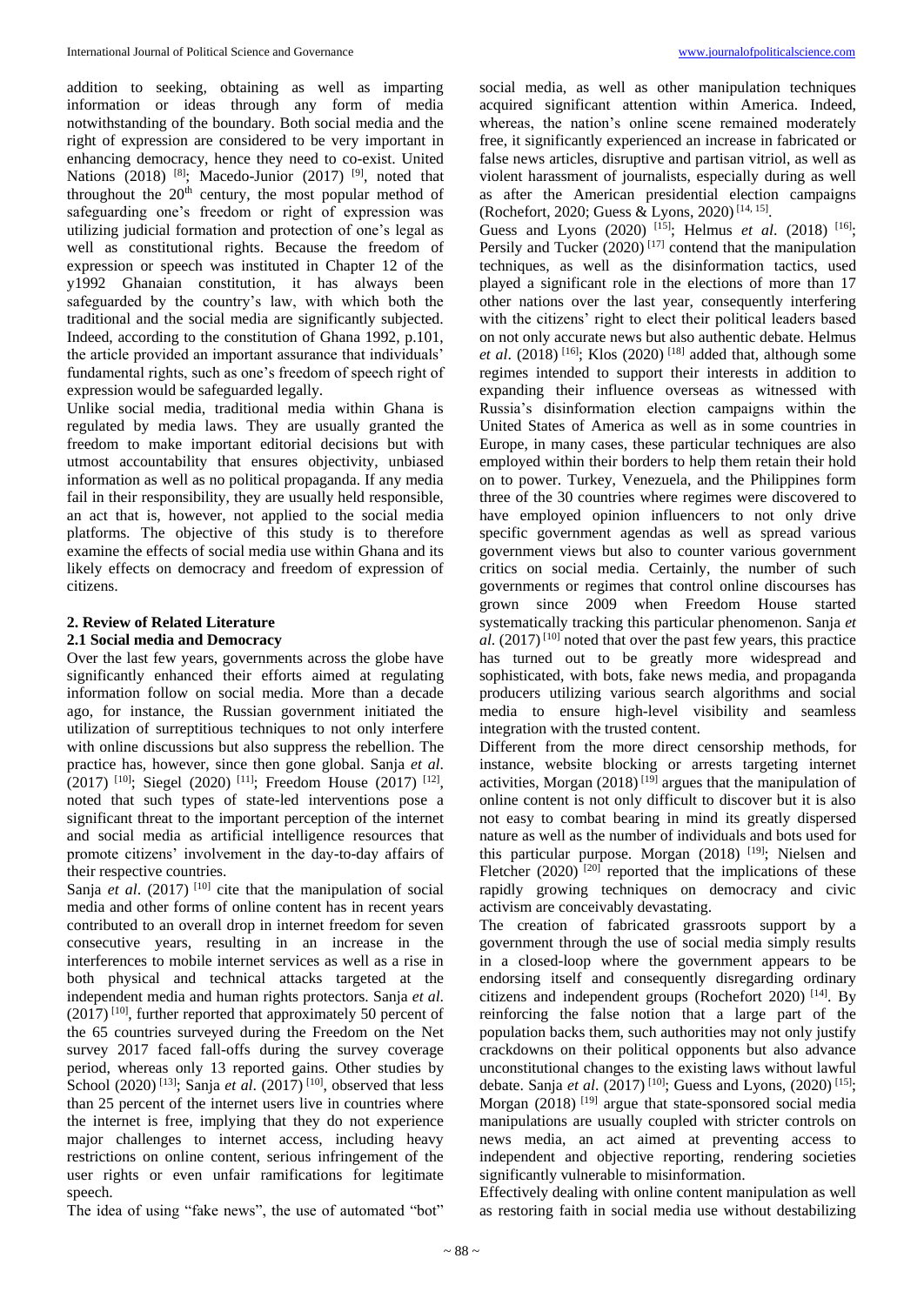the internet and media freedom will not only take time and resources but also will require a lot of creativity (Gorwa and Ash,  $2020$ <sup>[21]</sup>. The initial step in dealing with this issue ought to include engaging individuals in public education targeted at teaching them how to discover fake and misleading news or commentary. Besides, democratic societies ought to strengthen their regulations to make certain that any form of political advertising is transparent both online and offline. Nielsen and Fletcher (2020) [20]; Gorwa and Ash  $(2020)$ <sup>[21]</sup> further state that social media firms ought to play an important part in re-examining the processes behind any kind of news creation, also, to proactively disabling fake accounts and bots that are utilized for anti-democratic purposes.

### **2.2 Social media for Freedom of Expression**

Social media platforms have become an essential tool for communication. The strength of any democracy in any given country can be measured by the extent to which the citizenry enjoys its freedom of expression. Indeed, it is through them that individuals can exercise their fundamental freedom or right of expression in addition to exchanging information and even ideas. According to Pennington, (2014) <sup>[22]</sup>; Barnidge *et al.* (2018) <sup>[23]</sup>, the has been an increased number of Think Tanks advocating for the increase in freedoms of expression in many countries. The Think Tanks also advocate for justice, and accountability from powerful authorities, and also recognition of human rights of freedom of expression.

The 2020 Black Lives Matter Protest in the US and the Arab Spring Revolution 2011 is an example of the formidable role of social media platforms in the fight for fundamental human rights and freedom of expression (Ricknell, 2020) [24]. The freedom of expression or speech does not, however, give the citizens of any country the right to either speak or even publish without utmost responsibility. Given this, the legislature usually passes laws that impose restrictions on the right of expression or speech. Social media technology is, nonetheless, predisposed to misuse as several cybercrimes may be easily carried out through the use of social media. Rochefort (2020)<sup>[14]</sup>; Irum and Laila (2015) [24] notes that his practice justifies the government of a nation to control online content as a means of safeguarding the interests of the general public as a whole, a necessity that a government cannot deny its citizens.

Prapawong (2018)<sup>[4]</sup>; Nyarko *et al.* (2018)<sup>[25]</sup> mentioned that, provided the peoples' interests are well sorted out, the people have no other option but to obey. The problem, however, arises when, the authorities begin censoring the people by using regulation as a defense and therefore start infringing the fundamental rights of its people, including the freedom of speech or expression. Prapawong (2018) [4]; Nyarko *et al.* (2018)<sup>[25]</sup> reiterate that social media enhances democracy, freedom as well as equality.

Constitutional values on social media are usually under immense pressure and the issue of democracy is not left behind. Online media firms admit that not only extremists, terrorists, and other undemocratic groups use social media to advance their message. Various nations across the world, including some from the African continent, have contacted social media firms to urgently do something regarding such messages. Scholars have proposed that governments in many countries of the world intervene regarding the issue of expression on social media. Even so, non-state bodies and movements are also known to influence online media firms (Dzisah, 2018; Klos, 2020; Nyarko *et al*. 2018; Ganesh and Bright, 2020)<sup>[5, 18, 25, 26]</sup>.

As a nation, Ghana has accorded its people some space that enables them to effectively express themselves. Radio media outlets, in particular, form the major platform where individuals may speak their minds without restrictions. Lately, the use of social media platforms has taken over, consequently expanding the path for freedom of expression (Nyarko *et al.*, 2018)<sup>[18]</sup>. On the other hand, there are various restrictions to this particular freedom, with most of them arising from cultural practices and the politics of a nation. With regards to the latter family and social pressures may occasionally act as major obstacles to free expression or speech. In particular, women are discouraged from speaking out, with a great number of them, especially those residing in the rural and sub-urban areas receding from speaking out. Of great interest as well is the exceeding respect for the traditional authority, with many individuals afraid of criticizing their traditional leaders. Blackwood (2020) [27] notes that within the political arena, the reluctance to speak out due to fear is also becoming more common among the citizens.

An increasing number of journalists are facing intimidation, especially from politicians and the police, simply because they have expressed themselves (Barberá, 2020) <sup>[28]</sup>. Bureaucrats, government workers, and business people are also finding it difficult to speak out as they are afraid of losing their jobs or contracts (Rochefort, 2020)<sup>[14]</sup>. The right of expression or speech guaranteed within the constitution as well as the relative freedom to address citizens are being challenged due to lack of easy access to legislation information. Indeed, even though the constitution contends that every person has a right to obtain information, the lack of policy as well as legislation has made it difficult for both ordinary citizens and journalists to easily access it (Rochefort, 2020) [14] . This challenge is further complicated by poor record-keeping as well as poor knowledge management. Nyarko and Akpojivi (2017)<sup>[29]</sup> noted that efforts by various lobby groups in recent years have managed to advocate for the establishment of a law that guarantees everyone a right to information.

# **2.3 Social media undermines democracy and Freedom of Expression**

Democracies across the globe have for a long time argued to experience numerous advantages over authoritarian governments, including sound governance and freedom of speech or expression (Kapoor *et al*., 2018; Dzisah, 2018; Mahmoud, 2017)<sup>[2, 14, 30]</sup>.

A study conducted by Blackwood  $(2020)$ <sup>[27]</sup> confirmed that increasing the use of social media platforms is not only challenging democratic regimes but also providing authoritarian regimes or governments with a significant advantage. When individuals within a democratic environment are exposed to an environment full of information, they tend to increasingly encounter misinformation. This tactic is often strategically used by foreign actors who seek to exploit social media as a means of not only polarizing the political landscape but also undermining trust within the domestic institutions (Kahne, & Bowyer, 2018; Sanja *et al*., 2017) [3, 10] . Indeed, as the US went into the 2020 U.S elections, the alleged interference by Russia in the 2016 US elections is still fresh in the minds of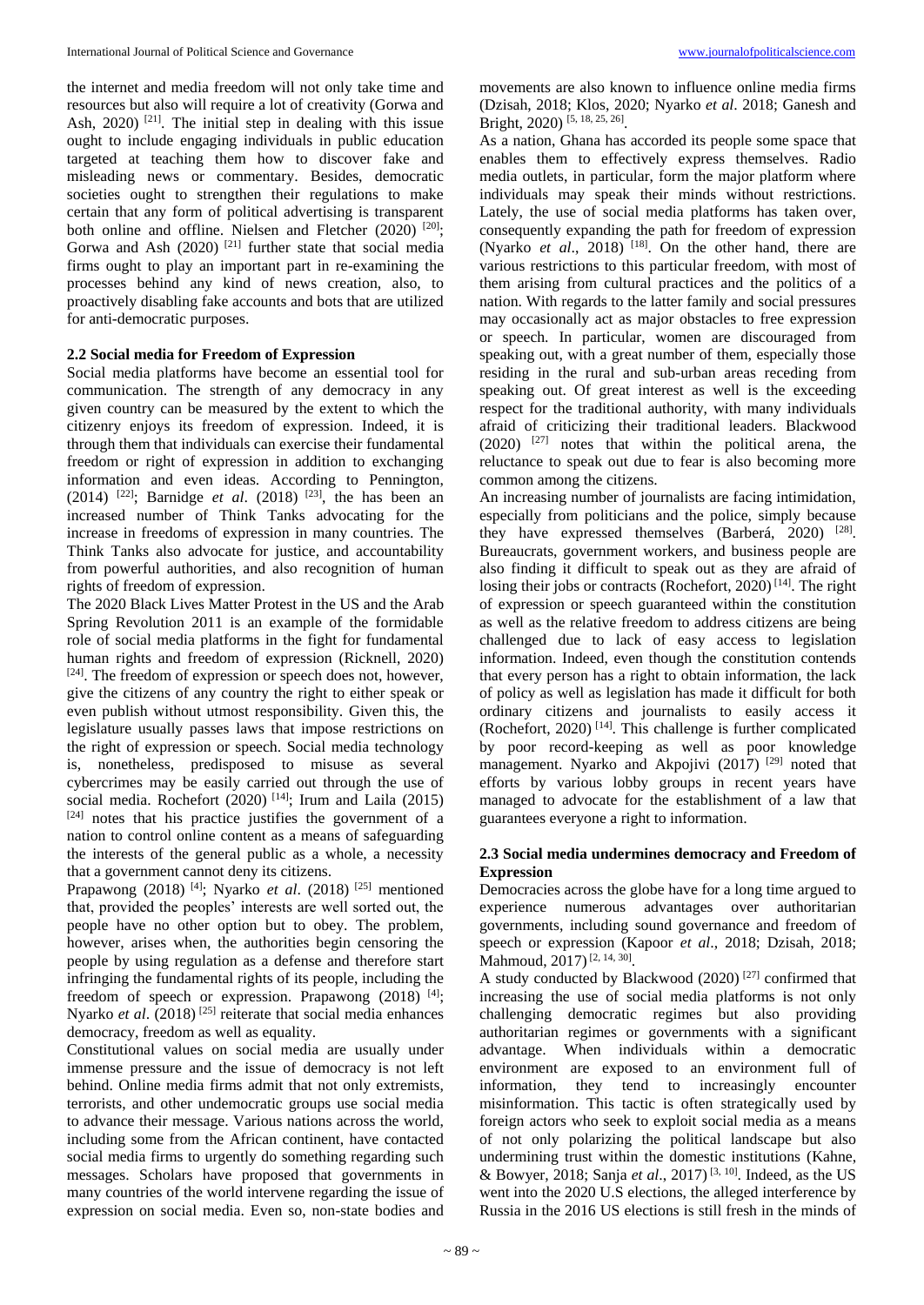#### many Americans.

Bradshaw and Howard  $(2019)$ <sup>[31]</sup> noted that nations such as Saudi Arabia, Venezuela, India, Pakistan, and Iran, have allegedly engaged in significant disinformation campaigns outside their countries. Bradshaw and Howard (2019) [31] also disclosed the total number of nations engaging in disinformation campaigns, most of them doing it locally, has risen to 70, a figure that has doubled over the past two years.

Social media being an important factor in terms of international relations has a significant global influence (Dzisah, 2018) [14] . Cross-border sabotage of the media, for instance, is not a new phenomenon, however, several characteristics of social media technology make it easier to be manipulated as compared to the traditional forms of media. Social media platforms such as Twitter and Facebook as well as fact-checking sites, for instance, Snopes, have been able to develop various ways of counteracting propaganda, especially on a human scale. The social media platforms, however, still face a challenge dealing with machine-generated propaganda (Guess and Lyons, 2020)<sup>[15]</sup>. Wittenberg and Berinsky (2020)<sup>[32]</sup>; Leber and Abrahams  $(2019)$  <sup>[33]</sup> contend that conducting an overseas misinformation campaign is not only easy but also cheaper. Instead of opening up borders, the internet enhances the power of a state. Countries such as Russia and Iran, for instance, all have laws that are constituted specifically to guarantee state sovereignty over the use of the internet (Joyce, 2015)<sup>[34]</sup>. Furthermore, social media platforms may be weaponized across various borders. Virtual interference, for instance, may capture physical systems, affecting infrastructure and military intelligence. More common, however, is the misuse of social media technology as an important form of information operations (Morgan, 2018; Bradshaw and Howard, 2019)<sup>[19, 31]</sup>.

#### **3. Methodology**

This study employed the use of qualitative research design, with the Participatory Action Research (PAR) as the theoretical guide. According to Aspers and Corte  $(2019)$ <sup>[35]</sup>, the qualitative method of research is usually concerned with not just the experiences and feelings, but also the attitudes of individuals who enable the person carrying out the study to understand better the issue being researched. As highlighted by Canlas & Karpudewan  $(2020)$  <sup>[36]</sup>, Participatory Action Research (PAR) is simply a blending of two different approaches that include participatory and action researches. The PAR design was selected as the most appropriate for this particular study since the respondents, who are media experts, are considered as specialists owing to their longtime experiences regarding the issue under consideration. Besides, Keahey (2020)<sup>[37]</sup>; Bergold and Thomas  $(2012)$ <sup>[38]</sup> notes that they will enable the study of significant issues more effectively as they will be able to highlight issues that seem to challenge their respective professional practice. The respondents consisted of senior journalists, news editors, news presenters, social media content producers, key media personnel from private media organizations, as well as political science experts (scholars) whose take on how social media technology has influenced democracy, as well as the freedom or right of expression, was deemed to be important, especially as 2020 elections was due to come off on December  $7<sup>th</sup>$ . Purposive sampling techniques were employed in choosing the respondents.

Having had all the respondents as well as the media firms that they represent consent to take part in this particular study. In all, there were (N=30) respondents for this study. Out of the N=30 participants, n=25 were from the broadcast media and (n=5) democracy and governance experts from two major universities in Ghana. The questions below were considered to seek their opinions:

### **3.1 Research Questions**

**RQ 1:** To what extent has social media enhanced democracy and freedom of expression in Ghana?

**RQ 2:** To what extent has social media undermined democracy and freedom of expression in Ghana?

The research questions were designed as "semi-structured", these particular questions offered the researchers ample flexibility to explore further responses, especially those that seemed to be inconclusive, a factor that is aimed at ensuring that the fundamentals of the issue under investigation were completely unearthed. Raw data that were gathered were well organized to ensure readability and electronic coding. To ensure data validity as well as readability, the services of an experienced transcriptionist were employed, with the transcriptionist playing the audiotaped responses together with the transcribed texts to verify the exactness. To authenticate the contributions of the respondents who were<br>accessible, the "member-checking" technique was "member-checking" technique was employed, with the discrepancies that were discovered sorted out (Aspers and Corte, 2019)<sup>[35]</sup>. The data was thereafter put through a process of identifying patterns, with the identified themes becoming important categories for the analysis through the act of coding (Baker *et al*., 2020; Aspers and Corte, 2019)  $[35, 39]$ . Table 1 illustrates the Demographic characteristics of respondents.

**Table 1:** Demographic Characteristics of Respondents

| <b>Demographic characteristics</b> | <b>Frequency</b> |  |
|------------------------------------|------------------|--|
| <b>Sex</b>                         |                  |  |
| Male                               | 17               |  |
| Female                             | 13               |  |
| Total                              | 30               |  |
| <b>Educational Level</b>           |                  |  |
| Ph.D.                              |                  |  |
| Master's Degree                    | 19               |  |
| <b>Bachelors</b>                   |                  |  |
| Total                              | 30               |  |

### **4. Analysis and findings**

After analyzing the data obtained from the study on social media for enhancing democracy and the freedom of expression, the researchers obtained divergent responses from the media personnel and scholars in Ghana. The first conclusion found is that a great number of media experts and scholars within Ghana believe that social media platforms have positively contributed in terms of improving democratic credentials within Ghana. Also, from the two main research questions, the study found seven (7) major condensed themes. According to Nowell, et al. (2017)<sup>[40]</sup>; Saldaña  $(2009)$ <sup>[41]</sup> a researcher(s) after coding and analyzing data can summarize or condense the findings for reporting.

Four (4) condensed themes were found addressing the positive side of social media in enhancing democracy and freedom of expression within Ghana, while the remaining three (3) condensed themes addressed how social media is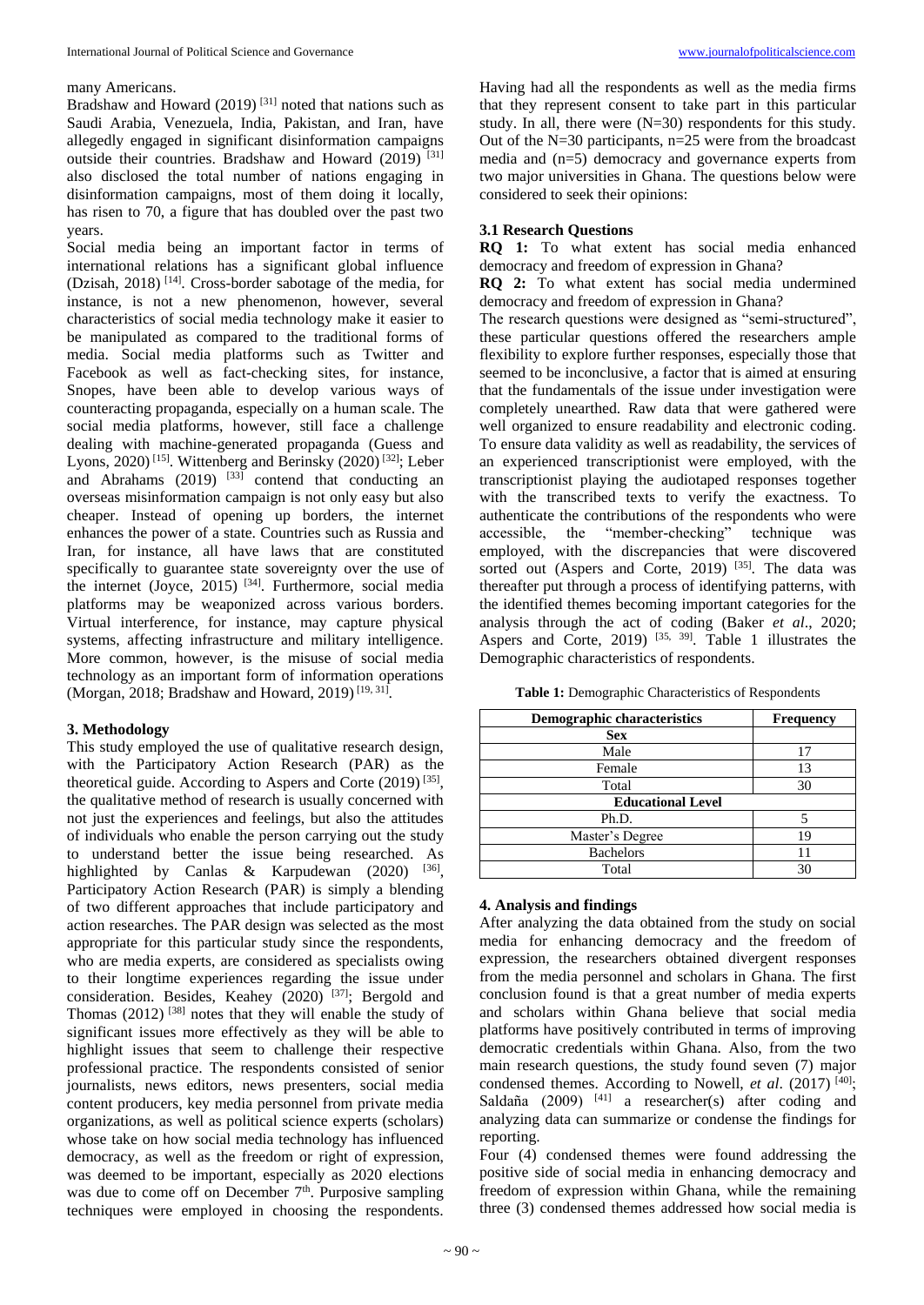destabilizing democracy and freedom of speech. Table 2 is the qualitative Condensed themes of the responses derived from the interviews conducted.

| <b>Table 2:</b> Condensed themes, and sub-themes |  |  |  |
|--------------------------------------------------|--|--|--|
|--------------------------------------------------|--|--|--|

| <b>Response category</b>            | <b>Condensed themes</b>     |
|-------------------------------------|-----------------------------|
| Positives of social media for       |                             |
| democracy and freedom of expression |                             |
|                                     | Democratic Debate           |
|                                     | Political participation     |
|                                     | Protection of muted groups  |
|                                     | Developed citizens'         |
|                                     | information literacy skills |
| Negatives of social media for       |                             |
| democracy and freedom of expression |                             |
|                                     | Political harassment        |
|                                     | Hate speech                 |
|                                     | Misinformation              |

# **4.1 Contribution of social media to democracy and freedom of expression**

Four major condensed themes were found under the important role played by social media in enhancing democracy as well as the freedom or right of expression. The identified themes include Positive for democratic debate, Political participation, Protection of muted groups, and developed citizens' information literacy skills.

#### **Theme 1: social media for positive for democratic debate**

Concerning the extent to which social media has contributed to the democracy and freedom of expression in Ghana, these were the responses and views from the participants:

"…To a large extent, social media platforms are the custodians of freedom of expression in modern societies including Ghana[...] those of us in Ghana over the past few years have benefited from social media, as it offered all parties in a political discussion on a level playing field...."

"…. Citizens in Ghana have touted that since the introduction of social media into the country, we can freely express ourselves on very important national issues without fear […] social media platforms have broken the psychological barrier of fear by helping many (Ghanaians) to connect and share information…."

"…It has given most citizens and journalists in Ghana the knowledge to understand their civic responsibilities as citizens in safeguarding their fundamental human rights [...] Social networks for the first time provided Ghanaians with an opportunity to quickly disseminate information without any governmental restrictions if any…."

# **Theme 2: Political participation**

One of the many characteristics of a democratic system of governance is the right to political inclusion and participation. Hence to find answers to the role of social media in democracy and freedom of speech, the following condensed comments were made by the participants:

"…. Social media is making it easier for people to have a voice in government to discuss issues, organize around causes, and hold leaders accountable […] these days' social media has enhanced political participation and participatory politics in Ghana. Due to its two-way dialogue, social media has offered citizens the freedom to express their opinions in support of a political candidate or against a candidate..."

"…Ghanaians trust social media platforms as the best and

reliable way of sharing their stories, links, pictures, and videos, on issues of national concern […] In sum, political participation in the social media era is more interactive because it has enabled the Ghanaian youth to form new political party groups online, deliver opinions and thoughts on politics through blogs, share political videos via their social networks, or provide commentary on the messages [....] I have observed that the youth participatory character in national affairs has changed drastically in Ghana since the introduction of social media[...] This is a clear index that social media is promoting democracy and freedom of speech in Ghana..."

## **Theme 3: Protection of muted groups**

Respondents also concerted to the fact social media have helped protect minority groups. The following are some comments:

"…Social media have helped to protect vulnerable groups in society; children, women, minority tribes, young people, and individuals who are the targets of violations (hate speech and harassment). Social media has provided the platform for those muted groups to express and enjoy their fundamental human rights […] Social media has encouraged social representation and those in non-dominant groups such as women and other minorities to express their voices of national concerns..."

# **Theme 4: Developed citizens' information literacy skills**

According to the respondent's social media has positively influenced democracy and freedom of speech. See comments:

"…Social media has developed Ghanaian citizens' media and information literacy skills. This positive role of social media has served as a vital tool for protecting and promoting freedom of expression in extension, our democracy..."

"…Through social media, most Ghanaian citizens have developed the ability to find, evaluate, organize, use, and communicate information in all its various formats, most notably in situations requiring decision making, problemsolving, or the acquisition of knowledge[...] Social media has enhanced our research skills, critical thinking skills, computer technology skills, and communication skills, which have assisted us to effectively function in our workplace, and participate in society as knowledgeable citizens…"

## **4.2 Social media undermines democracy and the freedom of expression**

The study further wanted to solicit the views of participants if social media has undermined democracy and the freedom of expression in Ghana. All the participants indicated that social media to a greater extent have undermined democracy and freedom of expression. The following themes were identified: political fragmentation, hate speech, and misinformation.

# **Theme 1: Political harassment**

"...While we want Facebook to be a safe place for people to express themselves politically, we need to make sure no one is bullied or threatened for their views[…] To make matters more complex, political parties and sometimes governments in power themselves sometimes engage in such harassment[...] In Ghana recently citizens reported that after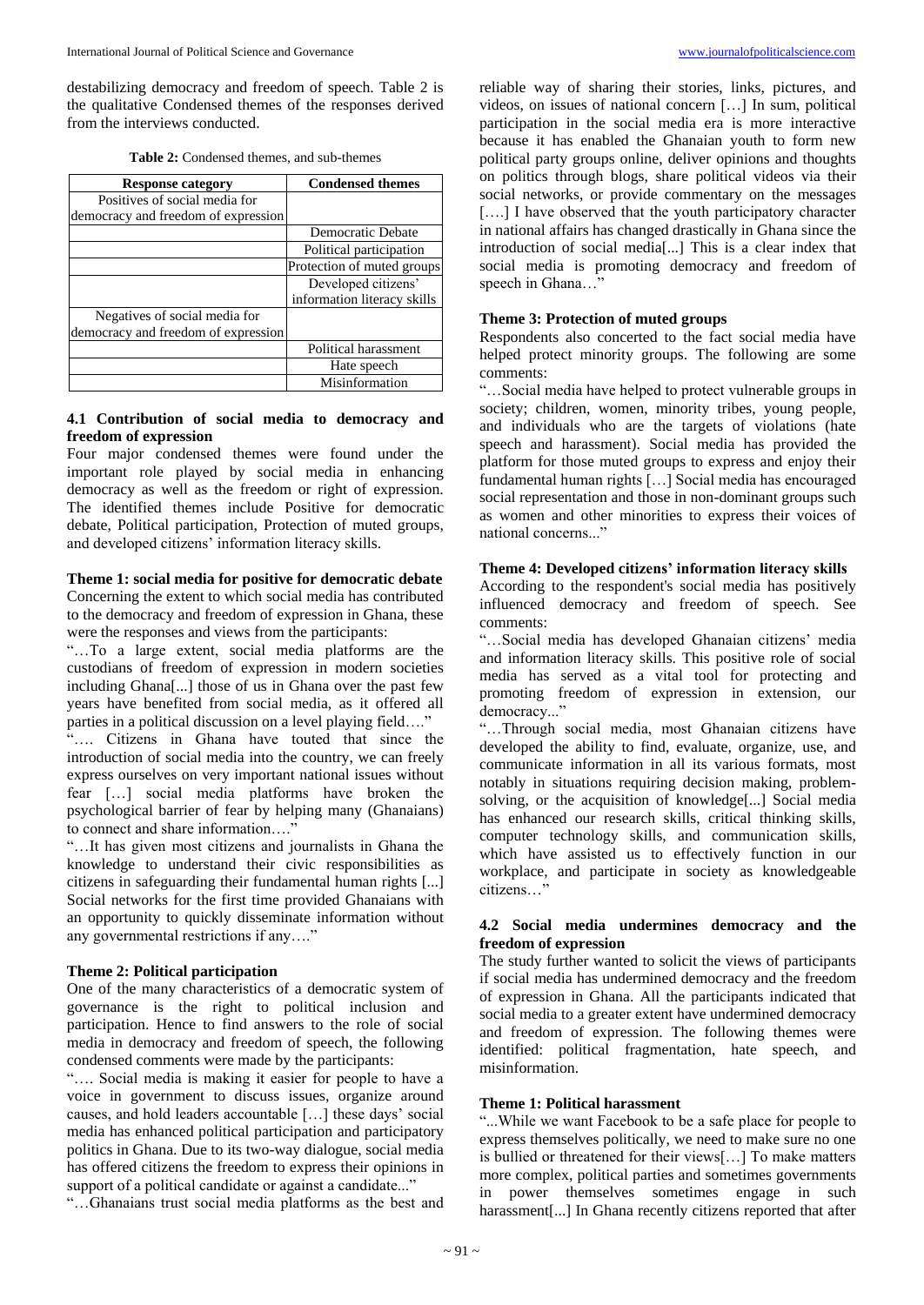"…Some government officials also sometimes openly write very harmful content and post them on social media to politically intimidate citizens […] Such political hate speeches and content posted on social media do have consequences on the practice of democracy and free speech…"

# **Theme 2: Hate speech**

Some respondents believe that social media is to be blamed for the rise in hate speech in Ghana: see comments:

"...Social media is used as an avenue by individuals and interest groups (on religious and tribal movements) as a way of violating the human rights of others[...] They always used social media to spread their hate message […] Social media has enabled interest and powerful groups to make utterances that inflict injury on individuals, groups, or society at large…"

# **Theme 3: Misinformation**

The following were the responses of respondents on the theme of how social media has promoted misinformation in Ghana. See comment:

"…Since social media in Ghana is open access, anyone can post," this results in a lot of misinformation which seriously undermines the security of the nation (Ghana) [...] Misinformation in Ghana spreads faster and further than accurate information because it is often more clever, counterintuitive, or provocative…."

"… In the absence of a comprehensive campaign to deal with this threat, manipulation and disinformation techniques could have a negative influence on the freedom of expression we in Ghana are currently enjoying […] In my mind, I think if misinformation on social media is not regulated, it may permanently erode user confidence in online media and the internet as a whole…."

# **5. Discussion and Conclusion**

The emerging new media, especially social media has greatly transformed and diversified the democratic practices within many nations worldwide including Ghana. From this particular study's finding it is clear that despite some challenges reported by respondents, social media platforms continue to play a significant role in advancing the democracy of Ghana. Democracy currently demands that people collectively engage in a learning process through social media content that is effectively moderated in a way that is in line with national and global standards relating to the freedom of expression (McSherry, 2019)  $[42]$ . In this regard, the requirement of a mechanism that will ensure effective supervision of the social media content on the various social media platforms is acknowledged by all sides  $(Al-Hussein, 2020)$ <sup>[43]</sup>. This study also found out that there were various key issues regarding how social media has been employed to destabilize the freedom of speech as well as expression. These issues mainly relate to the fact that social media does not respect users' privacy. Approximately 45% of the participants of this particular study consider that social media consumers within Ghana have failed to acknowledge peoples' privacy, with some of them expressing doubts regarding impartiality or bias relating to

news reporting within the social media.

To guarantee that the emerging social media technology use will continue to respect democracy as well as the freedom of expression, governments, social media firms, and civil bodies ought to work together to ensure that organizations are not only responsible for the cleaning up of their sites, but also the expressive rights of users remain intact.

The findings recommend that a multi-stakeholder, transparent, as well as accountable fora, may weave the freedom or right of expression, from integrating global standards on decisions to either demote or even delete social media content, to enabling exposure to a diversity of ideas or information, a finding that is also in agreement with earlier research by (McSherry, 2019; Al-Hussein, 2020; Bail, 2018; Rodríguez, & Argüello Lemus, 2019)<sup>[42-45]</sup>.

In attaining an effective democratic as well as free speech within the global environment, a great number of organizations, as well as intellectuals, have recommended the establishment of the "Social Media Council (SMC)", which is an important multi-stakeholder accountability model that provides not just an open and transparent forum for addressing content moderation challenges but also provides an independent and accountable forum to deal with moderation challenges within the social media platforms based on global standards (McSherry 2019)<sup>[42]</sup>. The Social Media Council proposes a more voluntary approach to the idea of controlling content moderation.

The opinions expressed by the participants in this particular study undoubtedly reflect their perception of the important role played by social media platforms in promoting democratic governance. However, the issue of democracy is bigger, involving diverse actors. From the study, it is also clear that there is a need for a public consensus regarding the role of social media in enhancing democracy, and freedom of expression. Indeed, the goal should aim at ensuring that every voice is heard within public discourse, using whatever platform or media.

National policies, as well as legal frameworks, should be examined and amended to take care of digital realities without contravening the basic freedom or rights of expression. Furthermore, the study also highlighted the need for media firms to improve their systems to ensure selfregulation as well as safeguard journalism, which is undoubtedly an essential profession within society. Of great importance is also the need for civil society organizations to improve in terms of the important role of protecting human rights as well as the integrity of not just individuals, but also groups. There is also the need for citizens to clearly understand what freedom or right of expression exactly means. This lack of understanding has undoubtedly come out the major educational problem that should not be ignored. Certainly, the complexities of contemporary Ghanaian society imply that knowledgeable people who possess critical faculties play a vital role in not just safeguarding democracy, but also free speech. This notion is especially correct in a progressively digitized world where new perceptions of freedom or right of expression develop as well as new motives to constrain it. Indeed, managing the challenges brought about by the transformation of communication within the society will demand improved knowledge, especially in disciplines about not only how the society functions, history, languages, and natural sciences, as well as knowledge in social media platforms and digital literacy.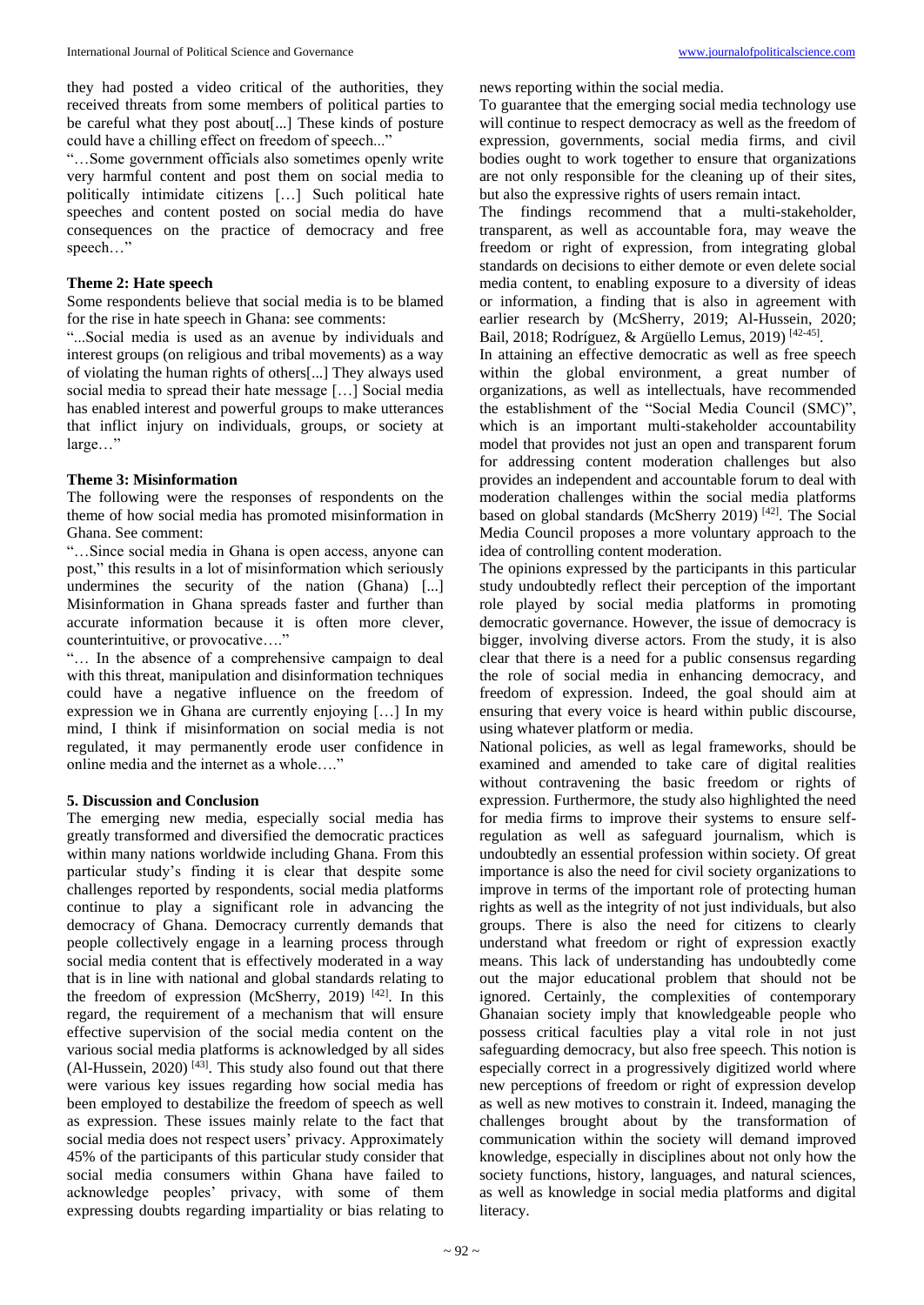**6. Conflict of interest statement:** The authors has no conflict of interest to disclose.

**7. Funding:** This article received no funding from any individual(s) or institution(s).

# **8. References**

- 1. Appel G, Grewal L, Hadi R, Stephen AT. The future of social media in marketing. Journal of the Academy of Marketing Science. 2020;48(1):79-95. https://doi.org/10.1007/s11747-019-00695-1
- 2. Kapoor KK, Tamilmani K, Rana NP, Patil P, Dwivedi YK, Nerur S. Advances in social media research: Past, present, and future. Information Systems Frontiers. 2018;20(3):531-558. https://doi.org/10.1007/s10796- 017-9810-y
- 3. Kahne J, Bowyer B. The political significance of social media activity and social networks. Political Communication. 2018;35(3):470-493. https://doi.org/10.1080/10584609.2018.1426662
- Prapawong S. Ethics and regulation for media in Thailand. International Conference on Digital Arts, Media, and Technology (ICDAMT). 2018, 86-91. https://doi.org/10.1109/ICDAMT.2018.8376501
- 5. Dzisah WS. Social media and elections in Ghana: Enhancing democratic participation. African Journalism Studies. 2018;39(1):27-47.
- https://doi.org/10.1080/23743670.2018.1452774 6. Chiluwa IE, Samoilenko SA (Eds.). Handbook of research on deception, fake news, and misinformation online: IGI Global. 2019. https://doi.org/10.4018/978-1-
- 5225-8535-0 7. Thistlethwaite J, Henstra D, Minano A, Dordi T. Policy framing in the press: Analyzing media coverage of two
- flood disasters. Regional Environmental Change. 2019;19(8):2597-2607. https://doi.org/10.1007/s10113- 019-01576-7
- 8. United Nations. Article 19 of the universal declaration of human rights. 1948. https://www.un.org/en/universal-declaration-humanrights/.(Accessed: 28 October 2021).
- 9. Macedo Junior RP. Freedom of Expression: What lessons should we learn from the US experience? Revista Direito GV. 2017;13(1):274-302. https://doi.org/10.1590/2317-6172201711
- 10. Sanja K, Mai T, Adrian S, Madeline, Jessica. Manipulating social media to undermine democracy. Freedom House. 2017. https://freedomhouse.org/report/freedomnet/2017/manipulating-social-media-underminedemocracy. (Accessed:28 October 2021).
- 11. Siegel A. Online Hate Speech. In N. Persily & J. Tucker (Eds.), Social Media and Democracy: The State of the Field, Prospects for Reform (SSRC Anxieties of Democracy). Cambridge: Cambridge University Press. 2020, 56-88.
- 12. Freedom House. Manipulating social media to undermine democracy. Media and Information Literacy Clearinghouse. 2017 Nov 20. Available at: https://milunesco.unaoc.org/milresources/manipulating-social-media-to-underminedemocracy-2017/(Accessed: 28 October 2021).
- 13. School SL. Regulating freedom of speech on social media: Comparing the EU and the U. S. Approach'.

Stanford Law School. 2020. https://law.stanford.edu/projects/regulating-freedom-ofspeech-on-social-media-comparing-the-eu-and-the-u-sapproach/.(Accessed: 28 October 2021).

- 14. Rochefort A. Regulating social media platforms: A comparative policy analysis. Communication Law and Policy. 2020;25(2):225-260. https://doi.org/10.1080/10811680.2020.1735194
- 15. Guess A, Lyons B. Misinformation, Disinformation, and Online Propaganda. In N. Persily & J. Tucker (Eds.), Social Media and Democracy: The State of the Field, Prospects for Reform (SSRC Anxieties of Democracy). Cambridge: Cambridge University Press. 2020, 10-33.
- 16. Helmus TC, Bodine-Baron E, Radin A, Magnuson M, Mendelsohn J, Marcellino W, *et al*. Russian social media influence: Understanding Russian Propaganda in Eastern Europe'. RAND Corporation. 2018, 7-25.
- 17. Persily N, Tucker J. Conclusion: The Challenges and Opportunities for Social Media Research; Social Media and Democracy: The State of the Field, Prospects for Reform (SSRC Anxieties of Democracy). Cambridge: Cambridge University Press. 2020, 313-331.
- 18. Klos M. Freedom of expression on "social media. Leiden University. 2020. https://www.universiteitleiden.nl/en/research/researchprojects/law/freedom-of-expression-on-socialmedia.(Accessed: 28 October 2021).
- 19. Morgan S. Fake news, disinformation, manipulation, and online tactics to undermine democracy. Journal of Cyber Policy. 2018;3(1):39-43. https://doi.org/10.1080/23738871.2018.1462395
- 20. Nielsen R, Fletcher R. Democratic Creative Destruction? The Effect of a Changing Media Landscape on Democracy. In N. Persily & J Tucker (Eds.), social media and Democracy: The State of the Field, Prospects for Reform (SSRC Anxieties of Democracy). Cambridge: Cambridge University Press. 2020, 139-162.
- 21. Gorwa R, Ash T. Democratic Transparency in the Platform Society. In N. Persily & J Tucker (Eds.), Social Media and Democracy: The State of the Field, Prospects for Reform (SSRC Anxieties of Democracy). Cambridge: Cambridge University Press. 2020, 286- 312.
- 22. Pennington N. Social media and democracy: Innovations in participatory politics. European Journal of Communication. 2014;29(2):251-254. https://doi.org/10.1177/0267323113519546d
- 23. Barnidge M, Huber B, de Zúñiga HG, Liu JH. Social media as a sphere for "risky" political expression: A twenty-country multilevel comparative analysis. The International Journal of Press/Politics. 2018;23(2):161- 182. https://doi.org/10.1177/1940161218773838
- 24. Irum SA, Laila AS. Media censorship: Freedom versus responsibility. Journal of Law and Conflict Resolution. 2015;7(4):21-24. https://doi.org/10.5897/JLCR2015.0207
- 25. Nyarko J, Mensah EO, Owusu-Amoh SK. Achieving media independence through legal and regulatory measures: A formality or reality? Cogent Arts & Humanities. 2018;5(1):1455625.

https://doi.org/10.1080/23311983.2018.1455625

26. Ganesh B, Bright J. Countering extremists on social